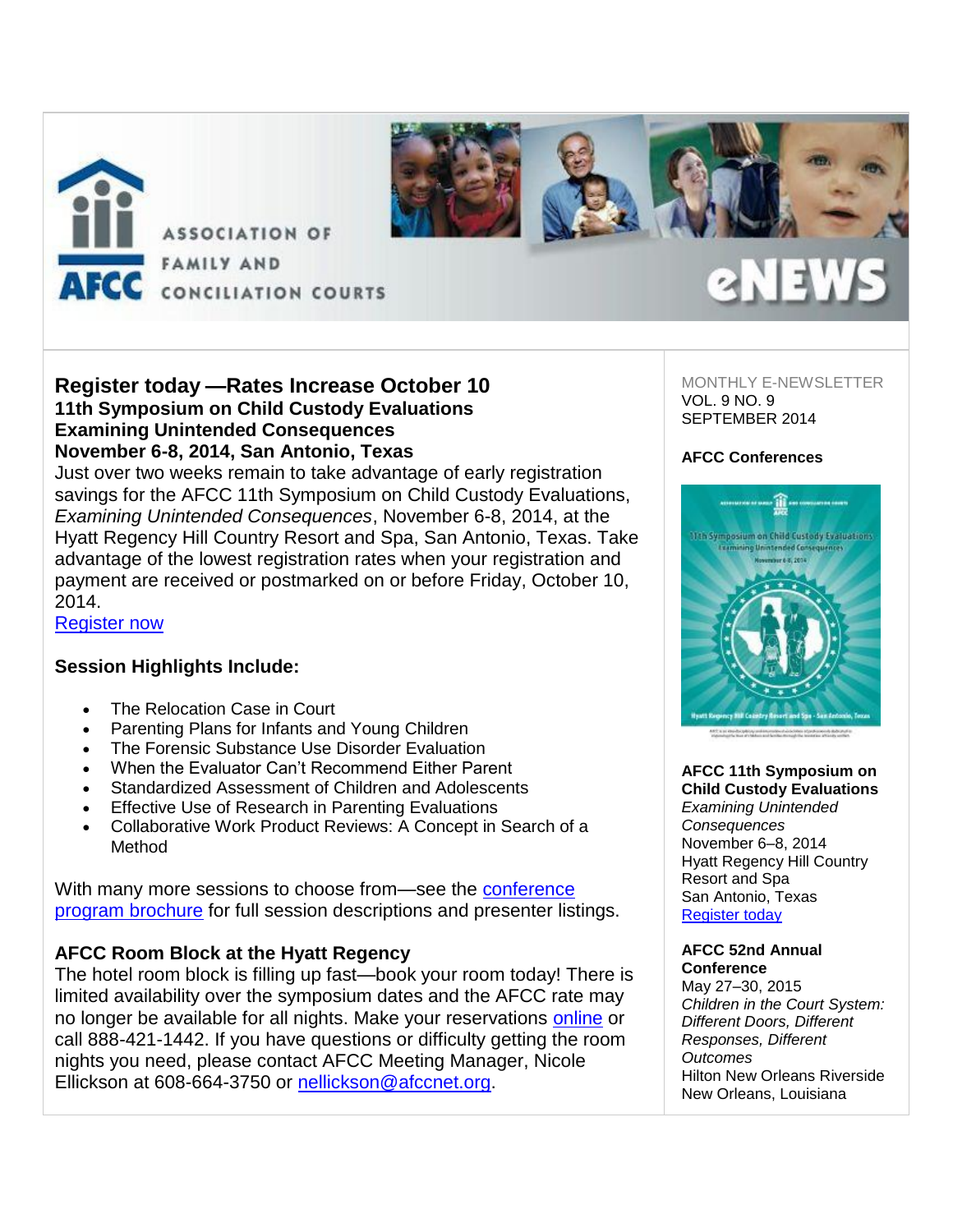# **Exhibit and Advertise at the Symposium**

Introduce your organization, products and services to the interdisciplinary professionals who attend AFCC conferences with an onsite exhibit or put your marketing piece in the hands of each attendee with a registration packet insert. [More information](http://afcc.networkats.com/members_online/utilities/emailct.asp?a1fe157f70c6e54b9c1c1895cf8de5791680de4bec9410c6df4cad32517a75b79ad8d92c087099ea)

# **Ask the Experts**

# **Ten Considerations for Using Gatekeeping to Assess and Describe Family Dynamics**

*Leslie Drozd, PhD, Newport Beach, California; Nancy Olesen, PhD, San Rafael, California; and Michael Saini, PhD, Toronto, Ontario* The authors will present a full-day, pre-symposium institute at the AFCC 11th Symposium on Child Custody Evaluations in San Antonio, November 6, 2014, entitled *Using Gatekeeping as a Framework to Assess and Describe Family Dynamics within the Context of Parenting Plan Contexts*. The following are considerations for using gatekeeping to assess and describe family dynamics. [Read more](http://afcc.networkats.com/members_online/utilities/emailct.asp?5dc846d51d408685a70c45e78dd09afa57830307ec9410c6df4cad32517a75b79ad8d92c087099ea)

# **Member Profile**

# **Aaron Robb, PhD, Frisco, Texas**

Aaron Robb, PhD, is the program director at Forensic Counseling Services in Frisco, Texas. His primary focus is on intervention and assessment services for higher conflict litigation cases, particularly parenting coordination type services and child custody evaluations. In addition to his personal practice, he oversees a staff of professionals providing supervised visitation services and conducting child custody evaluations.

[Read more](http://afcc.networkats.com/members_online/utilities/emailct.asp?0860c4d267cbdcad906f81bf4249014ea4c564d3ec9410c6df4cad32517a75b79ad8d92c087099ea)

# **Deadline to Submit a Proposal for New Orleans—October 1**



Submit a proposal to present a workshop at the AFCC 52nd Annual Conference, *Children in the Court System: Different Doors, Different Responses, Different Outcomes*, May 27-30, 2015, at the Hilton New Orleans Riverside. See the call for proposals for a list of topic suggestions or submit a proposal on a topic related to the conference theme. The deadline to submit a proposal is October 1 and all

## [Call for proposals](http://afcc.networkats.com/members_online/utilities/emailct.asp?d16de11164d96ecce76481c3ddea042c274ccf49ec9410c6df4cad32517a75b79ad8d92c087099ea)

#### **AFCC Regional Training Conference**

November 5–7, 2015 Hyatt Regency Columbus Columbus, Ohio

# **AFCC 53rd Annual**

**Conference** June 1–4, 2016 Sheraton Seattle Hotel Seattle, Washington

# **AFCC 54th Annual**

**Conference** May 31–June 3, 2017 Sheraton Boston Hotel Boston, Massachusetts

### **AFCC Training Programs**

# *The Model Standards and Beyond: Custody*

*Evaluations and Risk Management* David Martindale, PhD December 8-9, 2014 University of Baltimore School of Law Student Center Baltimore, Maryland [More information](http://afcc.networkats.com/members_online/utilities/emailct.asp?01f4f6b08814b852b7bf721c9d82ab70fd713bc0ec9410c6df4cad32517a75b79ad8d92c087099ea)

#### *Parenting Coordination: Strategies for Helping Parents Improve*

*Communication and Reduce Conflict* Mindy Mitnick, EdM December 10-11, 2014 University of Baltimore School of Law Student Center Baltimore, Maryland [More information](http://afcc.networkats.com/members_online/utilities/emailct.asp?01f4f6b08814b852b7bf721c9d82ab70fd713bc0ec9410c6df4cad32517a75b79ad8d92c087099ea)

**AFCC Chapter Annual Conferences**

**Wisconsin Chapter Annual Conference** *Understanding and Managing*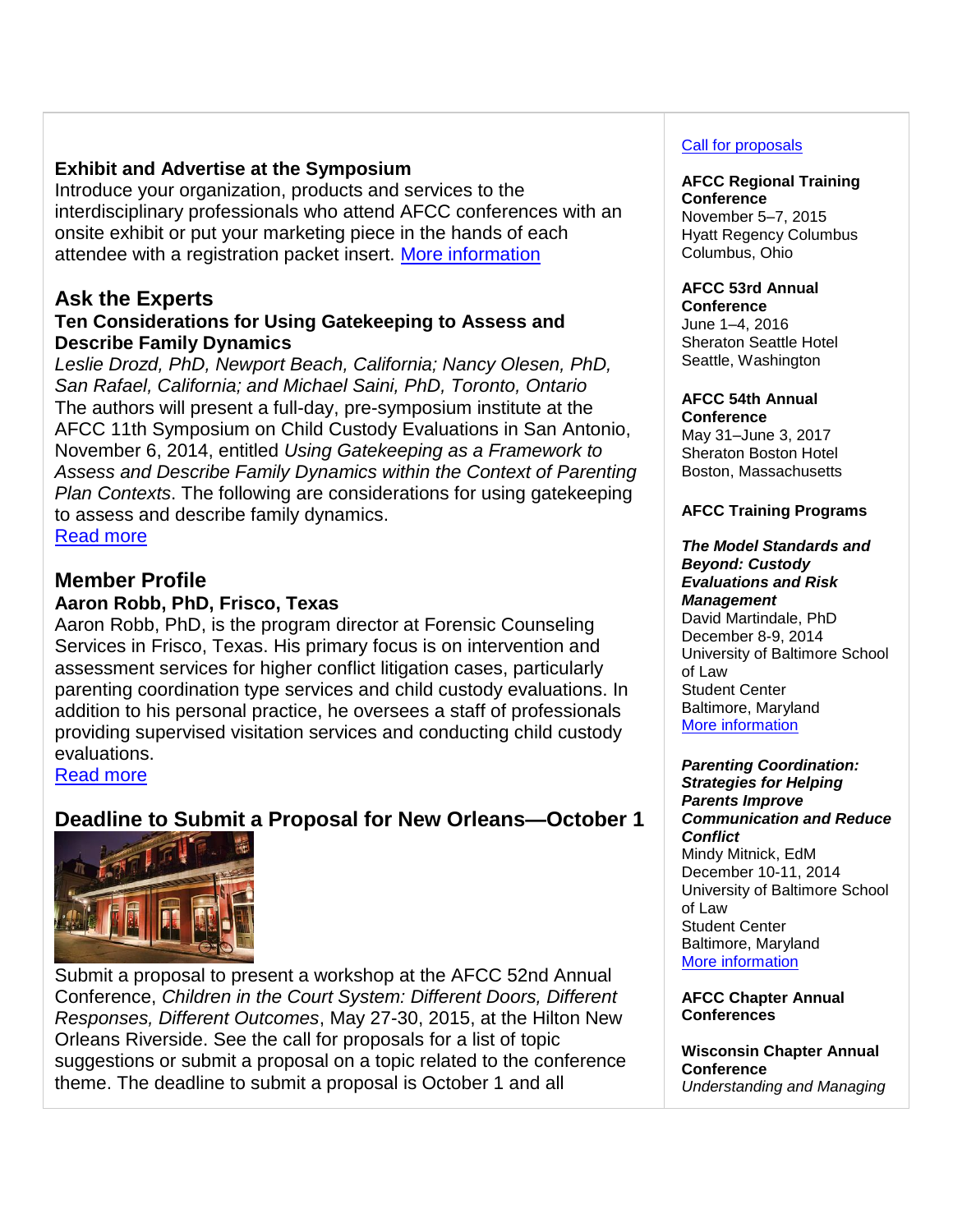proposals must be submitted using the [online form.](http://afcc.networkats.com/members_online/utilities/emailct.asp?d16de11164d96ecce76481c3ddea042c274ccf49ec9410c6df4cad32517a75b79ad8d92c087099ea)

# **Custody Evaluation and PC Trainings in December**

AFCC and the University of Baltimore School of Law's Center for Families, Children and the Law will hold two training programs, at the University of Baltimore School of Law, Student Center in Baltimore, Maryland. David Martindale, PhD, will present *The Model Standards and Beyond: Custody Evaluations and Risk Management*, December 8- 9, 2014. Mindy Mitnick, EdM, will present *Parenting Coordination: Strategies for Helping Parents Improve Communication and Reduce Conflict*, December 10-11, 2014. Online registration and the complete training brochure are [now available.](http://afcc.networkats.com/members_online/utilities/emailct.asp?01f4f6b08814b852b7bf721c9d82ab70fd713bc0ec9410c6df4cad32517a75b79ad8d92c087099ea) AFCC members receive a discounted registration rate. Save even more when you attend both trainings.

# **Meet the Newest Board Members**

AFCC welcomed three new board members July 1. You can learn more about all members of the AFCC Board on the [AFCC website.](http://afcc.networkats.com/members_online/utilities/emailct.asp?36e019c5d5495099068eab047dc78e4f0fee17ffec9410c6df4cad32517a75b79ad8d92c087099ea)

**Milfred "Bud" Dale, PhD, JD**, is an attorney and psychologist in independent practice in Topeka, Kansas. His practice focuses on helping families in conflict. Dr. Dale presents on topics including attachment and parenting plans, attorney-expert relationships, constitutional issues in child protection cases, and paradigm shifts in child custody policy. He is a reviewing editor of *Family Law Quarterly* and on the editorial board of the *Journal of Child Custody*. Dr. Dale was a participant in the AFCC Shared Parenting Think Tank.

**Hon. Dianna Gould-Saltman** is a judge of the Los Angeles County Superior Court. She was previously a partner with Gould-Saltman Law Offices, LLP in Los Angeles, which handles family law cases exclusively. While a practitioner, she was a California Certified Family Law Specialist and Fellow of the American and International Academies of Matrimonial Lawyers. She served on the Leadership Council of the American Bar Association Family Law Section and chaired the section's Ethics Committee; she also served on the editorial boards of the ABA/FLS *Family Advocate* and the *Journal of Child Custody*.

**Stacey Platt, JD**, is a clinical professor of law and associate director of the ChildLaw Clinic at Loyola University Chicago School of Law. She and her clinic students represent children in legal proceedings, focusing on private custody disputes. Ms. Platt regularly teaches lawyers representing domestic violence survivors and children for the

*the Challenges of Relocation: A Factor Based Approach* September 26, 2014 Country Springs Hotel and Conference Center Pewaukee, Wisconsin [More information](http://afcc.networkats.com/members_online/utilities/emailct.asp?37cb853d3060e91911860860a7b10d227bac3e8cec9410c6df4cad32517a75b79ad8d92c087099ea) 

#### **Florida Chapter Annual Conference**

October 16–18, 2014 The Wyndham Tampa **Westshore** Tampa, Florida [More information](http://afcc.networkats.com/members_online/utilities/emailct.asp?0dfbc7ab527efbbee0a73ad1497e3a73fb3d4851ec9410c6df4cad32517a75b79ad8d92c087099ea) 

#### **Ontario Chapter Annual Conference**

*Exploring Relevant Issues Facing Our Family Courts* October 16–17, 2014 Marconi Club London, Ontario [More information](http://afcc.networkats.com/members_online/utilities/emailct.asp?b418980eaa88be797dd3cc97ac4c441cd4ccd243ec9410c6df4cad32517a75b79ad8d92c087099ea)

#### **Arizona Chapter Annual Conference**

*Tomorrow is Here: Examining the Challenges of the Modern Family* February 6–8, 2015 Sedona, Arizona [More information](http://afcc.networkats.com/members_online/utilities/emailct.asp?b4a8d4c20b7d6ae39b3b04a154deadb5bd90932cec9410c6df4cad32517a75b79ad8d92c087099ea)

### **California Chapter Annual Conference**

*Inventing the Future: Getting Ahead of the Curve for California's Families* February 6–8, 2015 Westin South Coast Plaza Hotel Costa Mesa, California [More information](http://afcc.networkats.com/members_online/utilities/emailct.asp?fe4f235c9b8da73954dceee386552a42cbd43104ec9410c6df4cad32517a75b79ad8d92c087099ea)

#### **Oregon Chapter Annual Conference**

*Shared Parenting* April 10, 2015 The Grotto Conference Center Portland, Oregon [More information](http://afcc.networkats.com/members_online/utilities/emailct.asp?14d7a347b6c63cdd2233b0b68d96fb60e6e36c2fec9410c6df4cad32517a75b79ad8d92c087099ea)

**Join AFCC**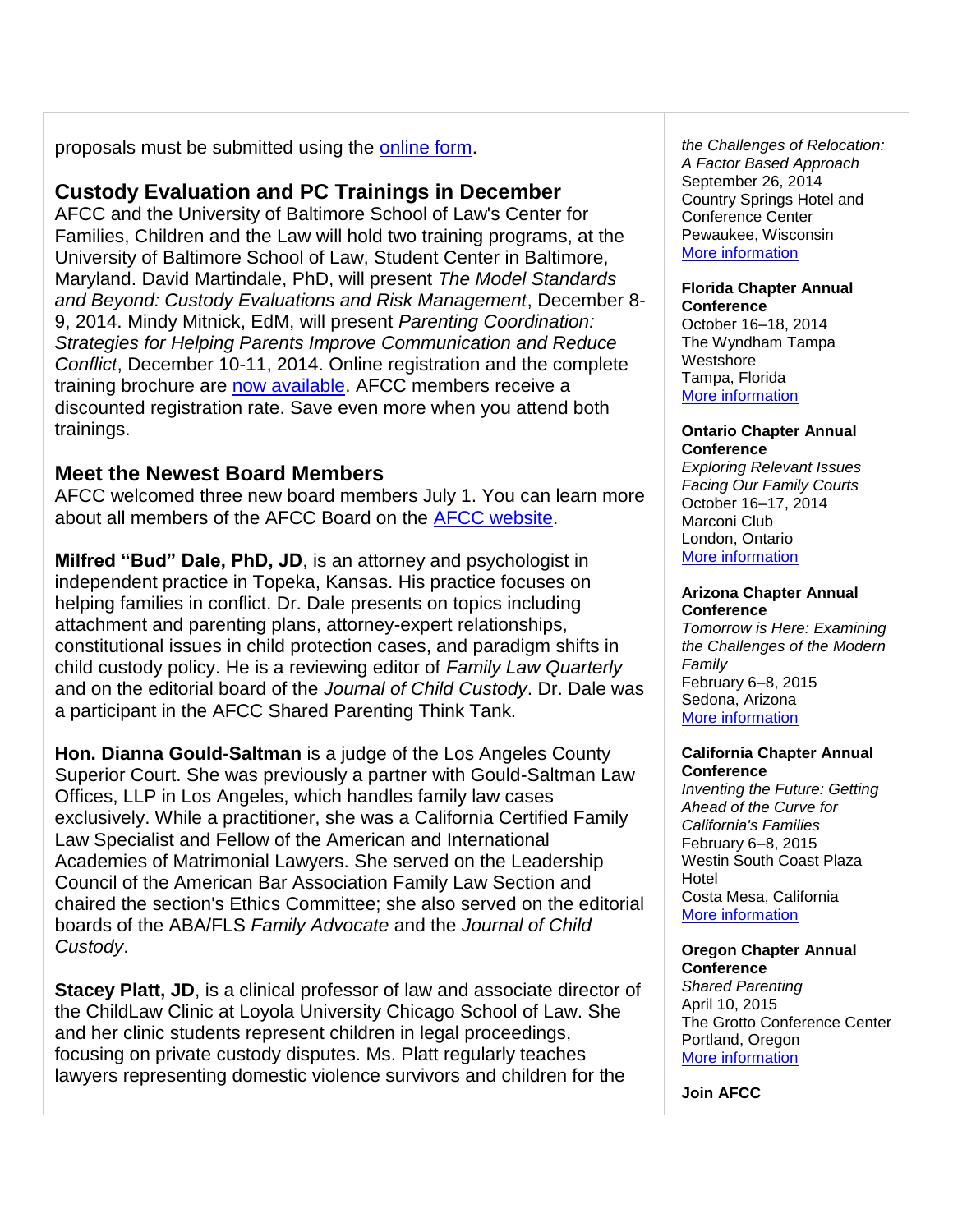American Bar Association (ABA) Commission on Domestic and Sexual Violence and the National Institute for Trial Advocacy. She is on the editorial board of *Family Court Review*.

# **Chapter News**

**Chief Justice Diana Bryant** was elected the first president of the **Australia Chapter**. She also is a member of the AFCC Board of Directors. Chief Justice Bryant was appointed as Chief Justice of the Family Court of Australia in 2004. The Australia Chapter held its launch at the Sixth World Congress on Family Law and Children's Rights in 2013, and its inaugural conference last month.

Check the [Chapter Events page](http://afcc.networkats.com/members_online/utilities/emailct.asp?8af240475123a0b57b68db63accd571c8d1a6cffec9410c6df4cad32517a75b79ad8d92c087099ea) for upcoming chapter annual conferences offering opportunities for AFCC-style education, networking and learning near you. Chapters with conferences scheduled include: Wisconsin, Florida, Ontario, Arizona, California, and Oregon. Visit individual chapter websites for more local and regional events.

# **Staff Changes at AFCC**

**Elliot Bartz** began working for AFCC earlier this month as the new program assistant. He received his undergraduate degree in Russian Language and Civilization, and Political Science, from the University of Wisconsin, Madison. Elliot speaks Polish and Russian fluently.

**Carly Kreger** has been promoted to a new position, communications coordinator. She began working for AFCC in August 2013 as program assistant. Carly is completing her MA in Library and Information Studies at the University of Wisconsin, Madison.

# **Center for Excellence in Family Court Practice Shared Parenting Think Tank**

The Shared Parenting Think Tank brought together legal scholars, practitioners and policymakers with disparate viewpoints about parenting time and decision making after separation and divorce. Participants discussed the impediments to the integration of emerging research with this challenging area of practice. The results were published in the April 2014 special issue of Family Court Review, which included the Report, commentaries and articles. Several think tank participants presented on the topic at the 51st Annual Conference earlier this year in Toronto.

[More information, conference audio, Think Tank Report and](http://afcc.networkats.com/members_online/utilities/emailct.asp?b213a93cd9603a1e85b856403e363eb36014fd71ec9410c6df4cad32517a75b79ad8d92c087099ea) *FCR* articles

Are you a member? [Join](http://afcc.networkats.com/members_online/utilities/emailct.asp?b751de7ff217c356b643994068f1f2d433b0d219ec9410c6df4cad32517a75b79ad8d92c087099ea) or [Renew](http://afcc.networkats.com/members_online/utilities/emailct.asp?ae4c6c3d85e2b1529649b51bb36d15751fc634bcec9410c6df4cad32517a75b79ad8d92c087099ea)

AFCC offers member benefits that promote excellence in the field of family law and in your practice.

[View member benefits](http://afcc.networkats.com/members_online/utilities/emailct.asp?ee4060e97d262754bb806edc59f75ffb1e1ebbb9ec9410c6df4cad32517a75b79ad8d92c087099ea)

### **Ask the Experts**

Is there a topic you would like to see covered by an AFCC Ask the Experts piece? [Email your suggestion](mailto:editor@afccnet.org)

### **AFCC Chapters**

Network and share your interdisciplinary view of family court matters on a local level. There are currently chapters in the following states and provinces:

**Australia Alberta Arizona California Colorado Connecticut Florida Illinois Indiana Louisiana Maryland Massachusetts Minnesota Missouri New Jersey New York Ohio Ontario Oregon Texas Washington Wisconsin** [Add an AFCC Chapter to your](http://afcc.networkats.com/members_online/utilities/emailct.asp?1ef1010f242f85e6a62cd8eabac38d5c925b33d4ec9410c6df4cad32517a75b79ad8d92c087099ea)  [membership](http://afcc.networkats.com/members_online/utilities/emailct.asp?1ef1010f242f85e6a62cd8eabac38d5c925b33d4ec9410c6df4cad32517a75b79ad8d92c087099ea)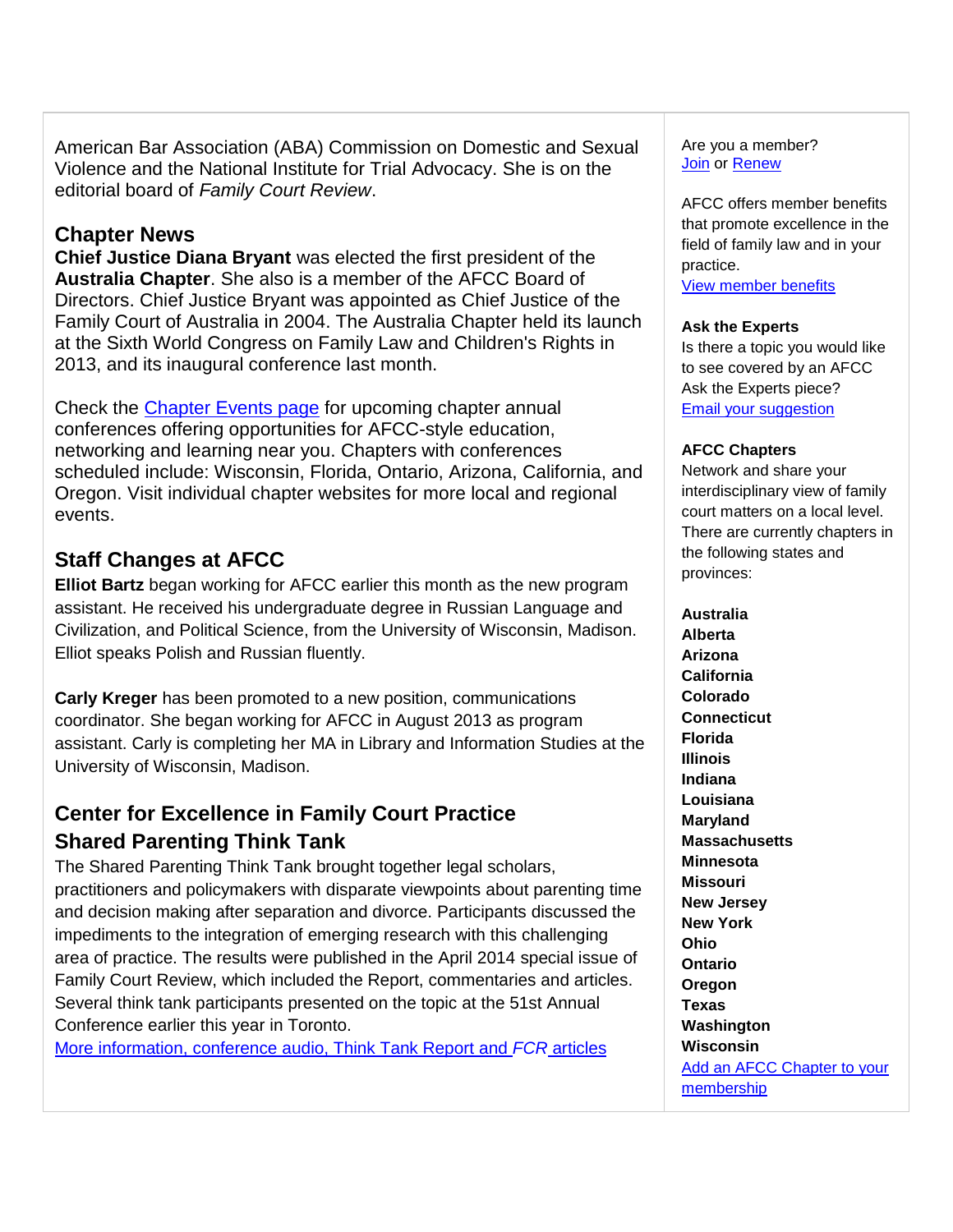# **Call for Nominations—AFCC Awards**

Nominate a colleague or a program for one of the following AFCC awards by March 15, 2015. Awards will be presented at the AFCC 52nd Annual Conference. The John E. VanDuzer Distinguished Service Award recognizes outstanding contributions and/or achievements by AFCC members; the Stanley Cohen Research Award, sponsored by the Oregon Family Institute, recognizes outstanding research and/or achievements in the field of family and divorce; and the Irwin Cantor Innovative Program Award recognizes innovation in court-connected or court-related programs created by AFCC members.

[More information](http://afcc.networkats.com/members_online/utilities/emailct.asp?fddb38fc89dbc6da66044449dbbd1ebcb13c8236ec9410c6df4cad32517a75b79ad8d92c087099ea)

# **Family Law in the News**

# **Divorce Hotel: Check In Married, Check Out Single**

*Genevieve Shaw Brown, courtesy of Good Morning America* A New York hotel promises lovely weekends away this fall, complete with quickie divorce packages for those looking for a life change along with the seasonal one. The Gideon Putnam Resort in Saratoga Springs will, in conjunction with a Netherlands-based company, debut as a "Divorce Hotel" this month.

[Read more](http://afcc.networkats.com/members_online/utilities/emailct.asp?10e998c45824ab53480325ec6c5686c421754072ec9410c6df4cad32517a75b79ad8d92c087099ea)

# **'Blended' Families are Focus of Honey Maid Ad**

## *Bruce Horovitz, courtesy of USA Today*

Madison Avenue may be making divorce its newest form of diversity. Take a look at Honey Maid's new YouTube commercial that breaks on Monday, and its vision of the new American family is simple: blended. The ad—which also has a 30-second version that will debut on broadcast TV on Monday features a boy (not an actor) who says that his family is "hard to explain," then goes on to say, "I have two moms and I've got two dads.["](http://afcc.networkats.com/members_online/utilities/emailct.asp?69f451b9b6df12bc522fb0cc51bc637008d21962ec9410c6df4cad32517a75b79ad8d92c087099ea)

[Read more](http://afcc.networkats.com/members_online/utilities/emailct.asp?69f451b9b6df12bc522fb0cc51bc637008d21962ec9410c6df4cad32517a75b79ad8d92c087099ea) 

## **AFCC Networks** New Zealand

The opinions expressed in articles published or linked to in the *AFCC eNEWS* are those of the authors and do not necessarily reflect the positions of the Association of Family and Conciliation Courts.

Readers are welcomed and encouraged to forward this enewsletter to interested colleagues. About the *[AFCC eNEWS](http://afcc.networkats.com/members_online/utilities/emailct.asp?b2ea0839877fa729efcdf636213322125f4665c7ec9410c6df4cad32517a75b79ad8d92c087099ea)*

### **Editor:**

Erin Sommerfeld [editor@afccnet.org](mailto:editor@afccnet.org)



### **[Unsubscribe](mailto:afcc@afccnet.org)**

AFCC

6525 Grand Teton Plaza

| Madison,         | WI | 53719        |
|------------------|----|--------------|
| Phone:           |    | 608-664-3750 |
| Fax:             |    | 608-664-3751 |
| afcc@afccnet.org |    |              |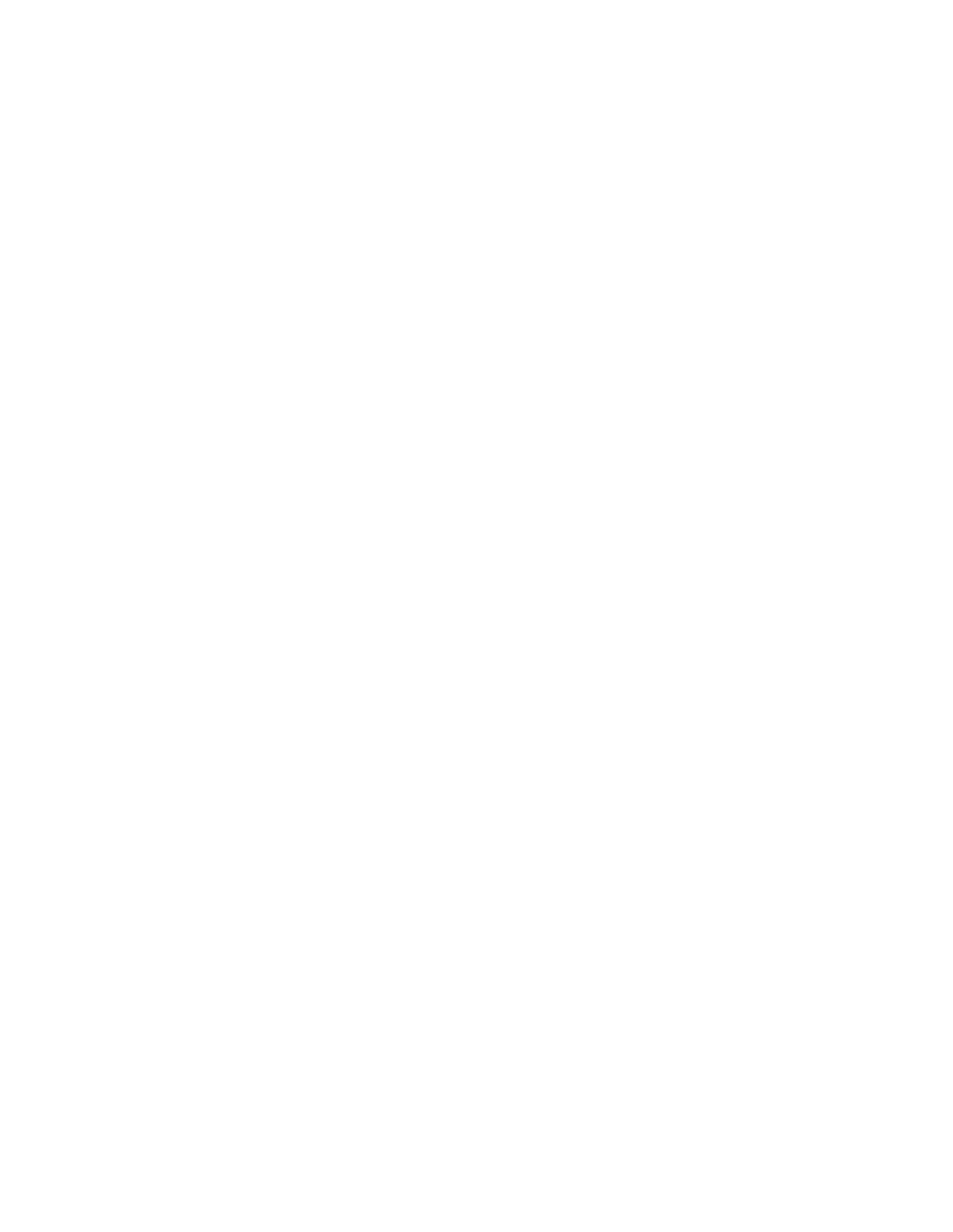



VOL. 9 NO. 9 SEPTEMBER 2014

# **Member Profile Aaron Robb, PhD, Frisco, Texas**



# **What does your current work entail?**

As program director at Forensic Counseling Services, my primary focus in on intervention and assessment services for higher conflict litigation cases, particularly parenting coordination type services and child custody evaluations. In addition to my own personal practice, I oversee a staff of professionals providing supervised visitation services and conducting child custody evaluations.

# **How did you become interested in the field of separation and divorce?**

My initial clinical training occurred in a children's advocacy center and from there, I spent several years working with severely abused and neglected children. Unfortunately, there is often an overlap between the cases seen in dependency courts and family courts, as well as in the skill sets needed to work with these families. My first experience with this overlap occurred when I was hired in to the Family Court Services Office for Dallas County where we provided evaluations and mediation services. This is also where I was introduced to AFCC and became involved on a state and local level with ongoing work to improve the services available for these families. I find it tragic how many children have to struggle because of their parents' inability to deal in a healthy way with the choices they have made, but I also find hope in how many parents can focus on prioritizing their children's needs even during difficult family transitions.

# **What advice would you give to someone new to the field?**

The number of fields one has to be able to draw from to function at a competent level with court-connected cases is broad. Good initial clinical experience serves as a solid foundation, but you have to build a scope and depth of knowledge that may seem daunting at first. Form good working relationships with your colleagues, and reach out often to challenge what you know and how you think about the cases you work with.

# **What are the greatest challenges you see in the field?**

For the practitioner in the field, keeping up with the growing body of diverse knowledge needed to provide services, especially with the growing prevalence of expert reviewers and consultants working with attorneys, will continue to be a major hurdle. Additionally, the amount of acrimony directed towards court-connected professionals seems to be a related issue. If the expectation is perfection, we will all fail. We must find ways to continue to bring the best social science research to the family courts without further polarizing already contentious litigation.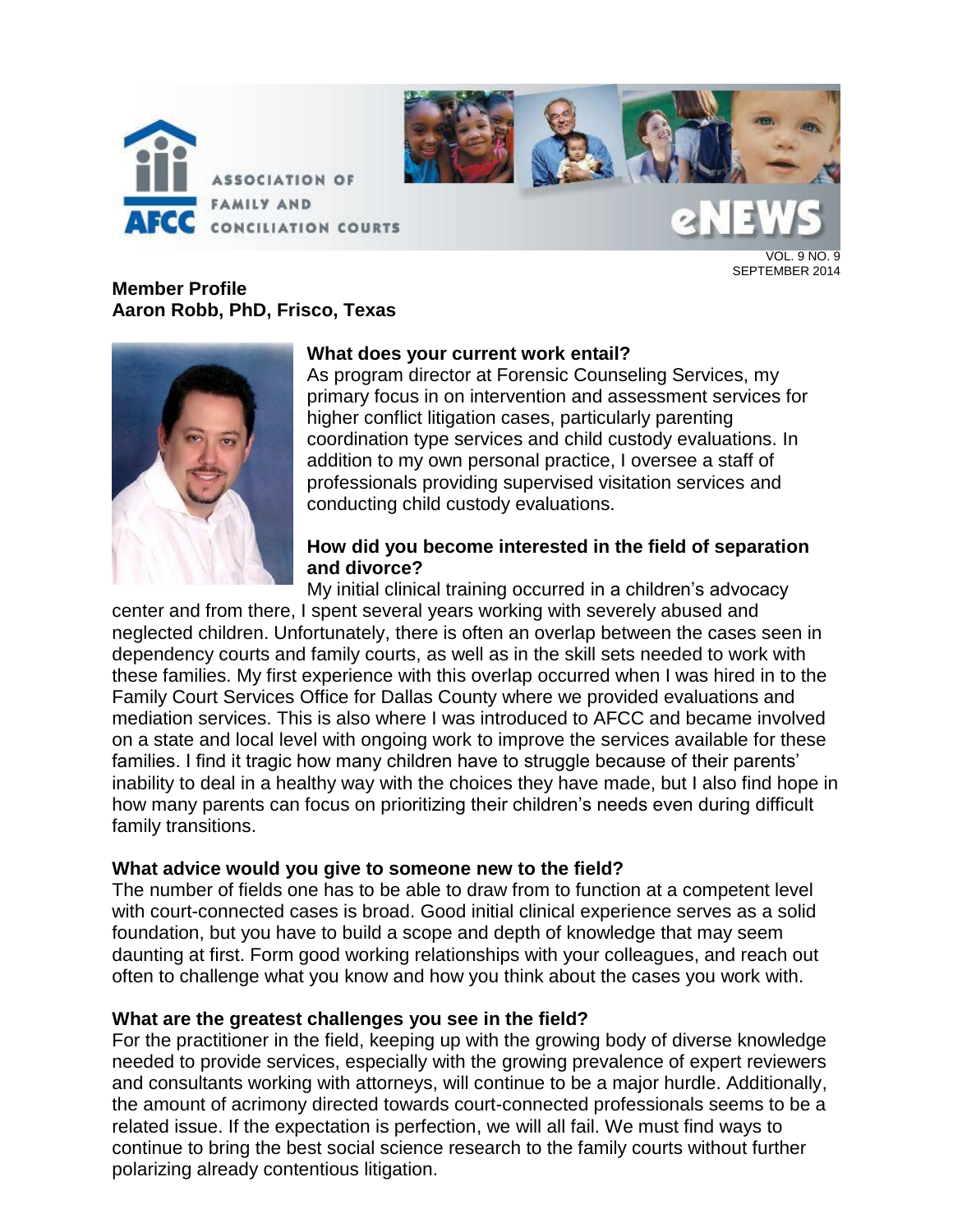# **What would you like to see happen in the field in the next ten years?**

Building on the growing points of consensus that are beginning to emerge, while continuing to innovate in service delivery to meet the ever-changing needs of the families we serve. Efforts such as the Wingspread Report [on Domestic Violence and](http://www.afccnet.org/Resource-Center/Center-for-Excellence-in-Family-Court-Practice/ctl/ViewCommittee/CommitteeID/14/mid/495)  [Family Courts](http://www.afccnet.org/Resource-Center/Center-for-Excellence-in-Family-Court-Practice/ctl/ViewCommittee/CommitteeID/14/mid/495) and the [AFCC Think Tank on Shared Parenting](http://www.afccnet.org/Resource-Center/Center-for-Excellence-in-Family-Court-Practice/ctl/ViewCommittee/CommitteeID/27/mid/495) give us a glimpse of a future where professionals model working together to resolve differences the same way we ask our healthy families to do so.

## **What aspect of your work do you enjoy the most?**

This work is certainly never boring! The professional challenges in working with courtconnected cases, especially when the ultimate outcomes of services may not be seen until years down the road, have to be their own reward much of the time.

## **How did you first learn about AFCC? When was that?**

Pat Ross, the now-retired long-time manager of Dallas Family Court Services, enlisted me to help plan the state conference in 2001. I got to meet leaders from around the state, including a Texas Chapter President who is now a State Supreme Court Justice, and was inspired by the caring and commitment they brought to this work.

## **What do you like most about AFCC?**

Nowhere else do I encounter such interdisciplinary support and sharing of knowledge, whether that be at regional and international training, through *Family Court Review* or, I think most importantly, through the close professional relationships I have developed with others in the field.

# **What is your proudest personal achievement?**

I returned to school to complete a PhD later in life, while at the same time starting a family. Having done both at the same time was a challenge to be sure, but my children are now in school while I am out (finally)!

# **What do you enjoy doing in your free time?**

I enjoy traveling, especially into remote areas where there is no internet or cell phone access so I can truly escape the office! I am also an avid foodie, which combines well with a love of travel. As a kid my parents took me and my brother on the Appalachian Trail and camping throughout the country. I particularly like hiking and diving around the many national parks and reserves around Texas, and I've travelled all over the US. For a change of pace this year, after the AFCC Symposium in San Antonio, I am taking off for New Zealand where I'll be doing some diving around various shipwrecks, spending time in a shark cage, and climbing the glacial formations, among other things.

# **Tell us something about yourself that your AFCC colleagues don't know.**

I believe strongly in giving back through volunteering and, as part of that, I've recently returned to serving as a Court Appointed Special Advocate (CASA) with children in the foster care system. It certainly helps keep my "day job" in perspective.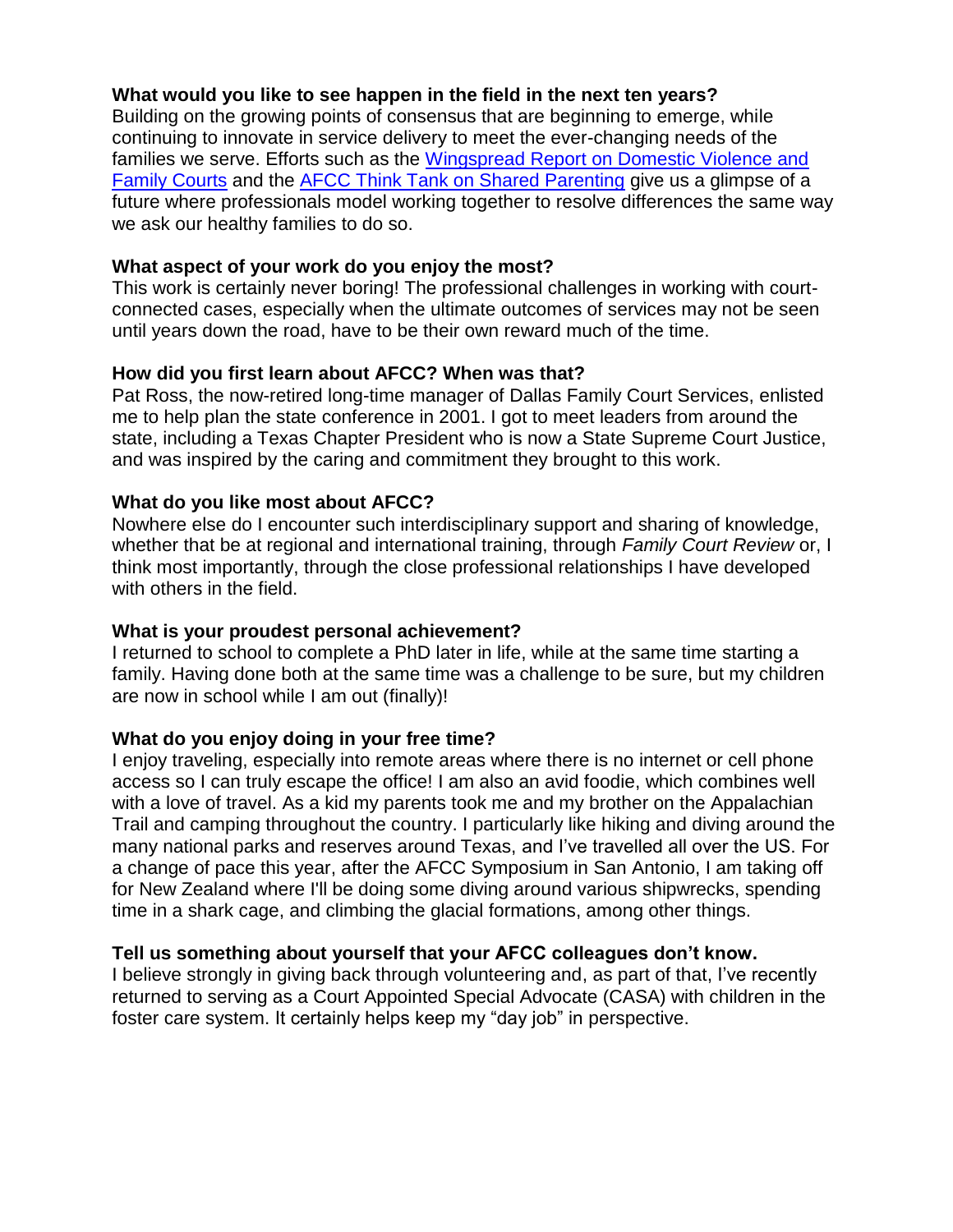



VOL. 9 NO. 9 SEPTEMBER 2014

# **Ask the Experts**

**Ten Considerations for Using Gatekeeping to Assess and Describe Family Dynamics**  *Leslie Drozd, PhD, Newport Beach, California; Nancy Olesen, PhD, San Rafael, California; and Michael Saini, PhD, Toronto, Ontario* 

- 1. Although originally focused on maternal behaviors that either facilitate or restrict the involvement of fathers with the children, recent attention has shifted the theory of gatekeeping to be more gender neutral as a framework for assessing how parents' (both mothers and fathers) attitudes and actions affect the involvement and quality of the relationship between the other parent and child.
- 2. Gatekeeping should be assessed on a continuum that varies in degrees from facilitative to restrictive on the issue of supporting the other parent-child relationship (Austin, 2011; Austin, 2005a, 2005b; Pruett, Arthur, & Ebling, 2007).
- 3. Parental gatekeeping can be positive or negative. "Facilitative gatekeepers" actively work to support and enrich the child's relationship with the other parent. "Protective gatekeepers" restrict or manage the child's contact with the other parent in order to protect the child from known risks of harm by the restricted parent. In contrast, "restrictive gatekeepers" use a set of behaviors that results in their child resisting or refusing time with the other parent without realistic reasons (Saini, Johnston, Fidler, & Bala, 2012).
- 4. Gatekeeping is not synonymous with alienation. Only unjustified restrictive gatekeeping behavior is similar to alienating behavior. Gatekeeping does not look at whether the child is resisting or refusing contact with the "out" parent, but only at the parental behavior.
- 5. Gatekeeping is important but not the only factor to consider. Other considerations may include parental attunement, parent competency, parent-child attachment, parent-child conflict**,** and age and development of the child, to name a few.
- 6. The analysis of gatekeeping should focus on the impact of gatekeeping behaviors and attitudes on child's outcomes, including the child's overall safety and wellbeing and the quality of the child's relationships with both parents.
- 7. Adaptive gatekeeping behaviors include responses to the co-parenting that lead to positive outcomes of safety and wellbeing for the child. Adaptive gatekeeping serves the purpose of doing what is best for the child by either promoting the child's relationship with the other parent in safe situations or protecting the child if she or he needs to be protected because of risk of harm by the other parent.